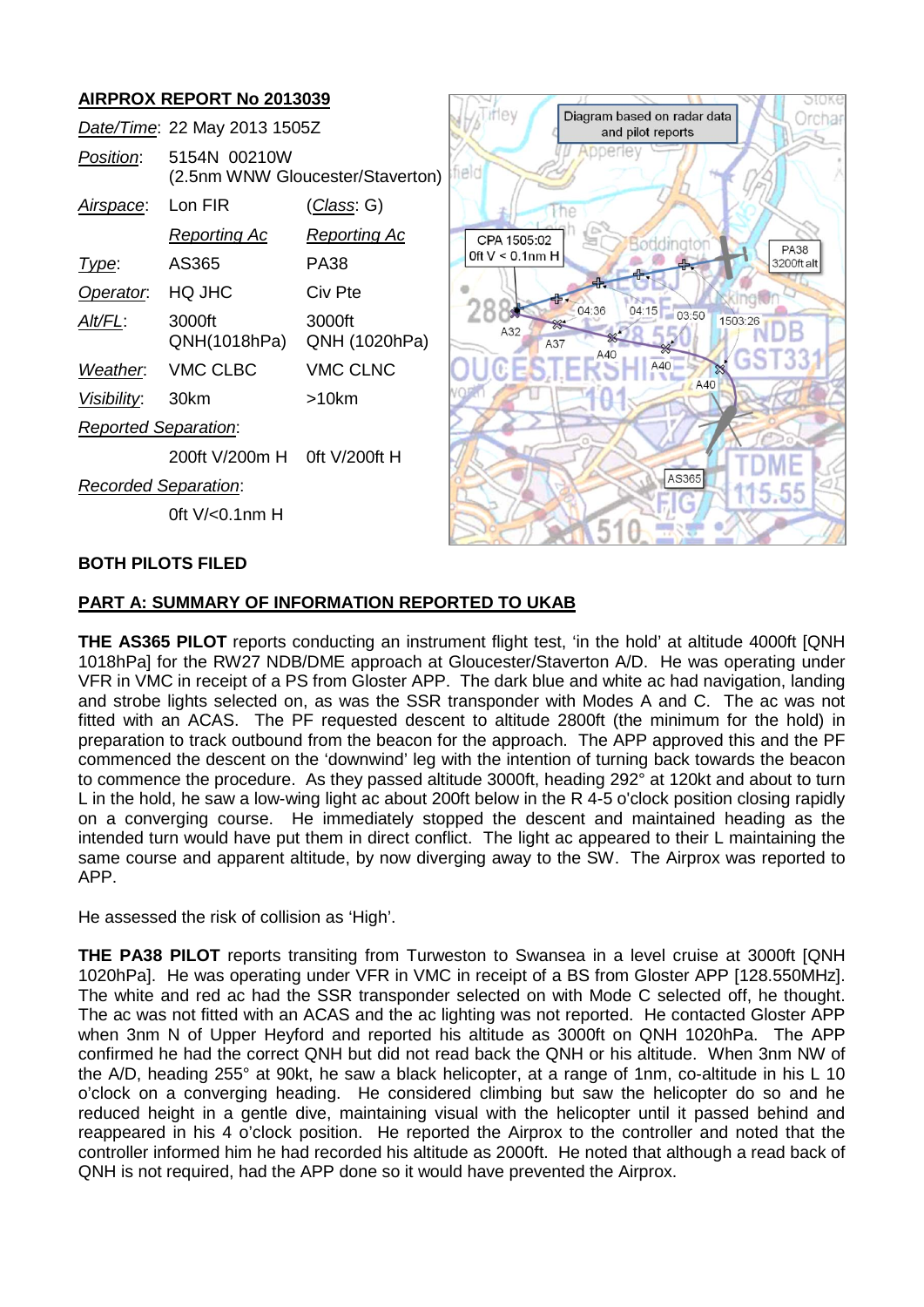He assessed the risk of collision as 'Medium'.

**THE GLOSTER APP** reports that the AS365 was at altitude 4000ft [QNH 1020hPa] in the GST hold under a PS and was cleared for the NDB/DME Approach to RW27. The PA38 was routeing N-abeam the A/D, SW bound, under VFR in receipt of a BS and believed to be at altitude 2000ft [QNH 1020hPa]. The AS365 pilot reported sighting the PA38 NW of the A/D at a similar level as he turned inbound to the GST in a descent to 2800 ft. When questioned, the PA38 pilot reported his altitude as 3000ft. The METAR was recorded as EGBJ 1450Z 33010KTS 9999 SCT042 16/04 Q1020.

[UKAB Note(1): The Gloster APP RTF transcription is reproduced below:

| <b>From</b> | To          | <b>Transcribed Speech</b>                                                                                                                                                                   | <b>Time</b> |
|-------------|-------------|---------------------------------------------------------------------------------------------------------------------------------------------------------------------------------------------|-------------|
| AS365       | <b>APP</b>  | [AS365 C/S] I'm just on the southern side of Ledbury now<br>and am er currently going to level at three thousand and<br>looking to join the golf sierra tango                               | 1452:00     |
| <b>APP</b>  | AS365       | [AS365 C/S] roger er climb to altitude four thousand feet<br>report reaching                                                                                                                |             |
| AS365       | <b>APP</b>  | climb four thousand wilco [AS365 C/S]                                                                                                                                                       |             |
| <b>APP</b>  | AS365       | [AS365 C/S] clear to the golf sierra tango at altitude four<br>thousand feet no delay expected N D B D M E approach<br>runway two seven                                                     | 1453:00     |
| AS365       | <b>APP</b>  | [AS365 C/S] clear to join at er four thousand feet and I'll<br>probably go twice round the hold sir                                                                                         |             |
| <b>APP</b>  | AS365       | [AS365 C/S] roger report your estimate for the golf sierra<br>tango                                                                                                                         |             |
| AS365       | <b>APP</b>  | er estimate at minute five seven                                                                                                                                                            |             |
| <b>APP</b>  | AS365       | [AS365 C/S] roger report entering the hold procedural<br>service                                                                                                                            |             |
| AS365       | <b>APP</b>  | [AS365 C/S] wilco                                                                                                                                                                           |             |
| Other ac    | <b>APP</b>  | and Gloster [Other ac C/S]'s now well clear of Ledbury er<br>visual similar type and changing en route ops frequency                                                                        | 1453:30     |
| <b>APP</b>  | Other ac    | [Other ac C/S] good day                                                                                                                                                                     |             |
| Other ac    | <b>APP</b>  | good day                                                                                                                                                                                    |             |
| <b>PA38</b> | <b>APP</b>  | good afternoon Gloster approach this is [PA38 C/S]                                                                                                                                          |             |
| <b>APP</b>  | <b>PA38</b> | [PA38 C/S] Gloster approach standby                                                                                                                                                         | 1454:00     |
| <b>APP</b>  | <b>PA38</b> | [PA38 C/S] Gloster approach pass your message                                                                                                                                               |             |
| <b>PA38</b> | <b>APP</b>  | [PA38 C/S] P A thirty eight one P O B out of Turweston en<br>route er Swansea er just north of Upper Heyford<br>(three/two)* thousand feet on one zero two zero requesting<br>basic service |             |
|             |             | *[UKAB Note(2): The PA38 pilot's RT response is discussed in the ATSI Report section]                                                                                                       |             |
| <b>APP</b>  | <b>PA38</b> | [PA38 C/S] basic service Gloster Q N H correct report<br>passing north abeam                                                                                                                | 1455:00     |
| <b>PA38</b> | <b>APP</b>  | report passing north abeam your zone er [PA38 C/S]                                                                                                                                          |             |
| <b>APP</b>  | AS365       | [AS365 C/S] request your intentions after the approach                                                                                                                                      |             |
| AS365       | <b>APP</b>  | er I'd like to climb runway heading er three thousand and<br>then left turn direct track with a handover to Brize for pre                                                                   | 1455:30     |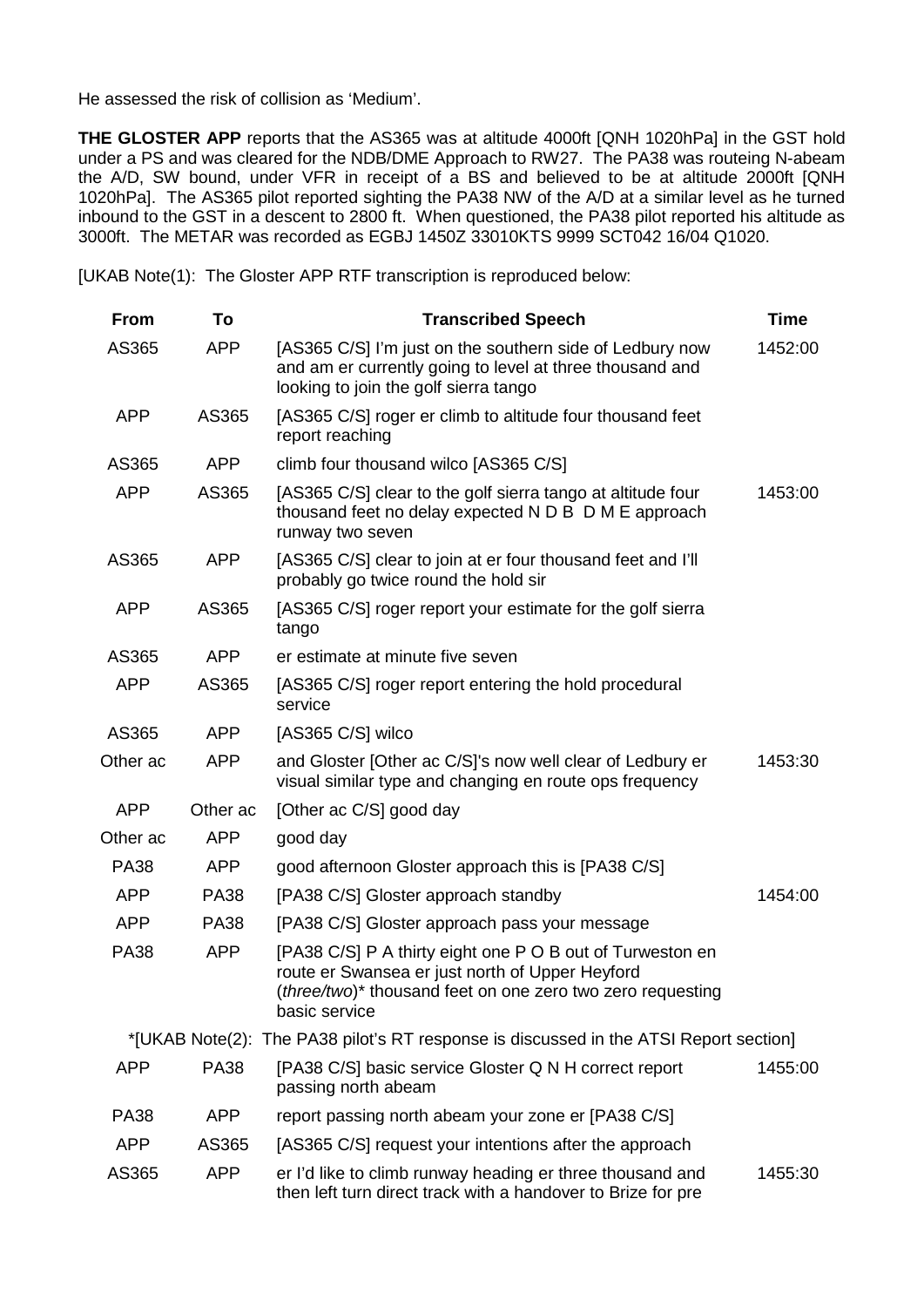| <b>From</b> | To          | <b>Transcribed Speech</b>                                                                                                                                                                               | <b>Time</b> |
|-------------|-------------|---------------------------------------------------------------------------------------------------------------------------------------------------------------------------------------------------------|-------------|
|             |             | booked ILS                                                                                                                                                                                              |             |
| <b>APP</b>  | AS365       | [AS365 C/S] roger                                                                                                                                                                                       |             |
| AS365       | <b>APP</b>  | [AS365 C/S] entering the hold four thousand feet one zero<br>two zero                                                                                                                                   | 1457:30     |
| <b>APP</b>  | AS365       | [AS365 C/S] report ready for the approach                                                                                                                                                               |             |
| AS365       | <b>APP</b>  | Wilco [AS365 C/S]                                                                                                                                                                                       |             |
| <b>PA38</b> | <b>APP</b>  | [PA38 C/S] reporting north abeam                                                                                                                                                                        | 1503:00     |
| <b>APP</b>  | <b>PA38</b> | [PA38 C/S] report leaving the frequency                                                                                                                                                                 |             |
| <b>PA38</b> | <b>APP</b>  | -port leaving frequency [PA38 C/S]                                                                                                                                                                      |             |
| AS365       | <b>APP</b>  | Gloster [AS365 C/S] next time over the beacon I'd like to<br>???? ???? procedure outbound and requesting a descent                                                                                      | 1503:30     |
| <b>APP</b>  | AS365       | [AS365 C/S] cleared N D B D M E approach runway two<br>seven report beacon outbound                                                                                                                     |             |
| AS365       | <b>APP</b>  | wilco er and am I clear down to two thousand eight hundred                                                                                                                                              |             |
| <b>APP</b>  | AS365       | [AS365 C/S] affirm descend with the procedure                                                                                                                                                           |             |
| AS365       | <b>APP</b>  | [AS365 C/S]                                                                                                                                                                                             |             |
| AS365       | <b>APP</b>  | approach [AS365 C/S] just at the far end of the hold er were<br>you aware of er an aircraft come through at three thousand<br>feet there                                                                | 1505:30     |
| <b>APP</b>  | AS365       | [AS365 C/S] er standby                                                                                                                                                                                  |             |
| <b>APP</b>  | <b>PA38</b> | [PA38 C/S] report your position                                                                                                                                                                         |             |
| <b>PA38</b> | <b>APP</b>  | just er just north er west of your field now I just er saw that<br>aircraft go over the top over the top of me ????                                                                                     | 1506:00     |
| <b>APP</b>  | <b>PA38</b> | [PA38 C/S] roger [PA38 C/S] report er your level now you<br>last reported two thousand feet                                                                                                             |             |
|             |             | Non-relevant RT from another ac                                                                                                                                                                         |             |
| <b>APP</b>  | <b>PA38</b> | [PA38 C/S] report your level now                                                                                                                                                                        |             |
| <b>PA38</b> | <b>APP</b>  | ???? ???? four miles er northwest of your field                                                                                                                                                         | 1506:30     |
| <b>APP</b>  | <b>PA38</b> | [PA38 C/S] roger report your level                                                                                                                                                                      |             |
| <b>PA38</b> | <b>APP</b>  | er two thousand eight hundred feet on one zero two zero                                                                                                                                                 |             |
| <b>APP</b>  | <b>PA38</b> | [PA38 C/S] roger report any change in that level please                                                                                                                                                 |             |
| <b>PA38</b> | <b>APP</b>  | report change in level [PA38 C/S]                                                                                                                                                                       |             |
| <b>APP</b>  | AS365       | [AS365 C/S] that traffic working me er last reported two<br>thousand feet                                                                                                                               |             |
| AS365       | <b>APP</b>  | er [AS365 C/S] understood sir that er the one that conflicted<br>with us which was an Airprox er was at two thousand eight<br>hundred so at the bottom of the er hold height we were<br>cleared down to | 1507:00     |
| <b>APP</b>  | AS365       | [PA38 C/S] roger                                                                                                                                                                                        |             |
| <b>PA38</b> | <b>APP</b>  | [PA38 C/S] I er reported my position as er height as er three<br>thousand feet when I joined your service                                                                                               |             |
| <b>APP</b>  | <b>PA38</b> | [PA38 C/S] roger I heard that as er two thousand feet report                                                                                                                                            |             |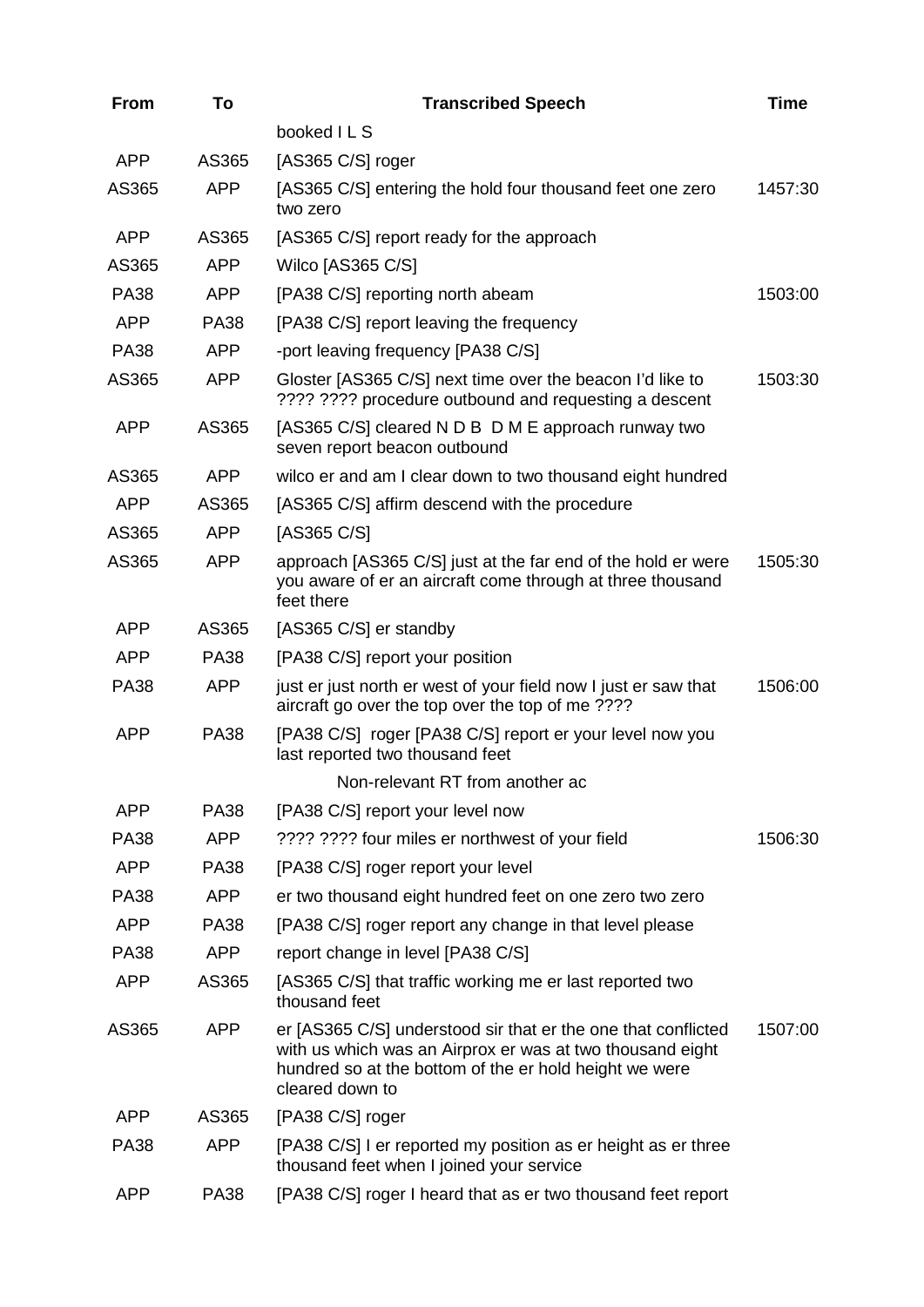| <b>From</b> | Τo         | <b>Transcribed Speech</b>                                                  | Time    |
|-------------|------------|----------------------------------------------------------------------------|---------|
|             |            | er leaving the frequency                                                   |         |
| <b>PA38</b> | <b>APP</b> | report leaving frequency [PA38 C/S]                                        |         |
| <b>APP</b>  | AS365      | [AS365 C/S] er will you be filing                                          |         |
| AS365       | APP        | [AS365 C/S] affirm er we're quite relaxed it was good v m c<br>but er yeah | 1507:30 |
| <b>APP</b>  | AS365      | ???? [AS365 C/S] roger                                                     |         |

**ATSI** reports that the Airprox occurred at 1505:08, 2.5nm to the NW of Gloucestershire A/D (Gloster), within Class G airspace, between a Eurocopter AS-365 N3 Dauphin 2 (AS365) and a Piper PA-38- 112 (PA38).

# **Background**

The AS365 pilot was holding at the Gloster GST-NDB and was descending to altitude 2800ft prior to commencing the NDB-DME approach RW27. He was in receipt of a PS from Gloster APP [128.550MHz].

The PA38 pilot was flying VFR from Turweston to Swansea, routeing to the N of Gloster and was in receipt of a BS from Gloster APP. A representation of the tracks of the two ac is shown in Figure 1 below.



Figure 1: Representation of ac tracks in relation to the GST Holding pattern

Gloster ATSU were providing a split A/D and APP Service from the VCR without the aid of surveillance equipment. Gloster is equipped with a Primary Radar System, without SSR surveillance capability and limited coverage due to the narrow beam width, tilt mechanism and radar overhead limitations. The AIP entry for Gloster A/D, page AD 2.EGBJ-7 (dated 3 Mar 2013) paragraph EGBJ AD2.18 states:

'Radar services (Primary only) within 25NM below FL80, availability subject to manning. Use of 'Radar' suffix denotes availability only. Provision of a specific radar service is not implied.'

CAA ATSI had access to RTF recordings for Gloster APP, together with area radar recording, written reports from the APP and the two pilots concerned.

Factual History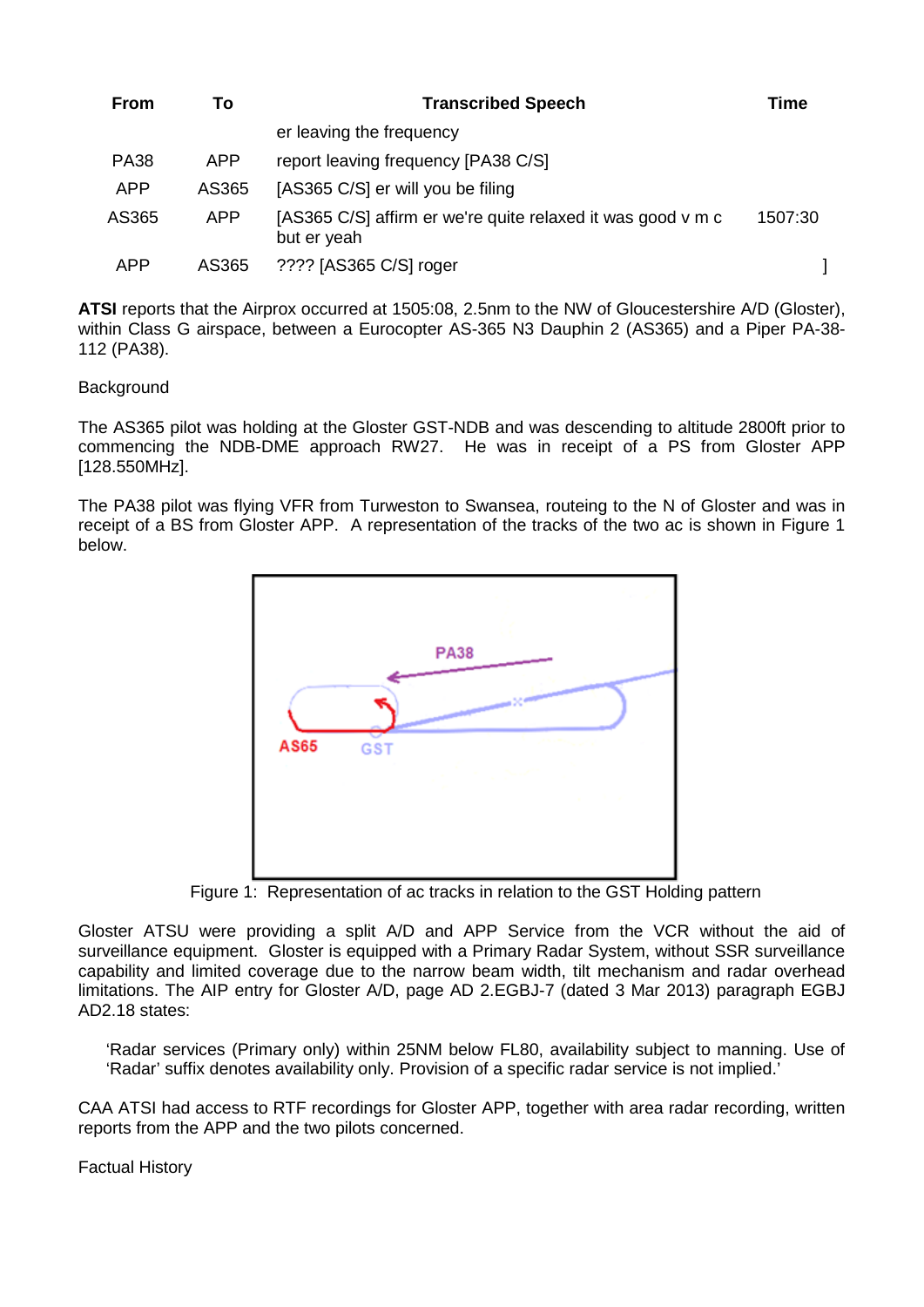At 1434:38, the AS365 pilot established two way communications with Gloster APP and reported operating between 2000ft and 4000ft in the Ledbury area, requesting a BS, prior to setting course for Gloucester. The controller agreed a BS and passed the Gloucester QNH 1020hPa.

At 1451:57, the AS365 pilot reported at 3000ft and requested to join the GST hold. The APP responded, "[AS365 C/S] *er climb to four thousand feet report reaching*", followed by, "[AS365 C/S] clear *to the Golf Sierra Tango at altitude four thousand feet no delay expected NDB DME approach runway two seven*". The AS365 pilot replied, "[AS365 C/S] *clear to join at er four thousand feet and I'll probably go twice around the hold…*". The AS365 pilot's estimate for the GST was 1457 and the controller replied, "[AS365 C/S] *roger report entering the hold Procedural Service*".

At 1454:41, the PA38 pilot established two way communication with Gloster APP and reported, "[PA38 C/S] *P A thirty eight one person on board out of Turweston en-route er Swansea er just north of Upper Heyford ?-thousand feet on one zero two zero requesting Basic Service*". The APP marked 2000ft on the PA38's FPS and replied "[PA38 C/S] *Basic Service Gloster Q N H correct report passing north abeam*". The pilot acknowledged, "*Report passing north abeam your zone er* [PA38 C/S]".

It was difficult to distinguish the pilot's transmission. He indicated a transmission of 3000ft in his Airprox report and the controller reported hearing 2000ft. After an analysis of the recording CAA ATSI gave a 60% weighting to the probability that the transmission was 3000ft.

At 1457:32, the AS365 pilot reported entering the GST hold at altitude 4000ft [QNH 1020hPa] and the APP instructed him to report ready for the approach. At 1503:01, the PA38 pilot reported N abeam [the A/D] and the APP instructed him to report when leaving the frequency.

At 1503:32, the AS365 pilot reported, "[AS365 C/S] *next time over the beacon I'd like to ???? ???? procedure outbound and requesting a descent*". The APP replied "[AS365 C/S] *cleared N D B D M E approach runway 27 report beacon outbound*". The AS365 pilot acknowledged, "*Wilco er and am I clear down to 2800ft*". The controller responded, "[AS365 C/S] *affirm descend with the procedure*". The APP did not have the benefit of surveillance radar equipment. A radar analysis showed that once the AS365 was established outbound in the hold, the tracks of the two ac converged. At 1504:40, the AS365 is shown passing FL035 (3700ft) and the PA38 at FL030 (3200ft). The range between the two aircraft was 0.5nm ( see Figure 2 below).



Figure 2: MRT at 1503:44

The AS365 pilot continued to descend whilst outbound and at 1505:03 he crossed 0.1nm ahead of the PA38 and 100ft above. At 1505:08, both ac were shown at FL030 (3200ft) at a range of 0.1nm.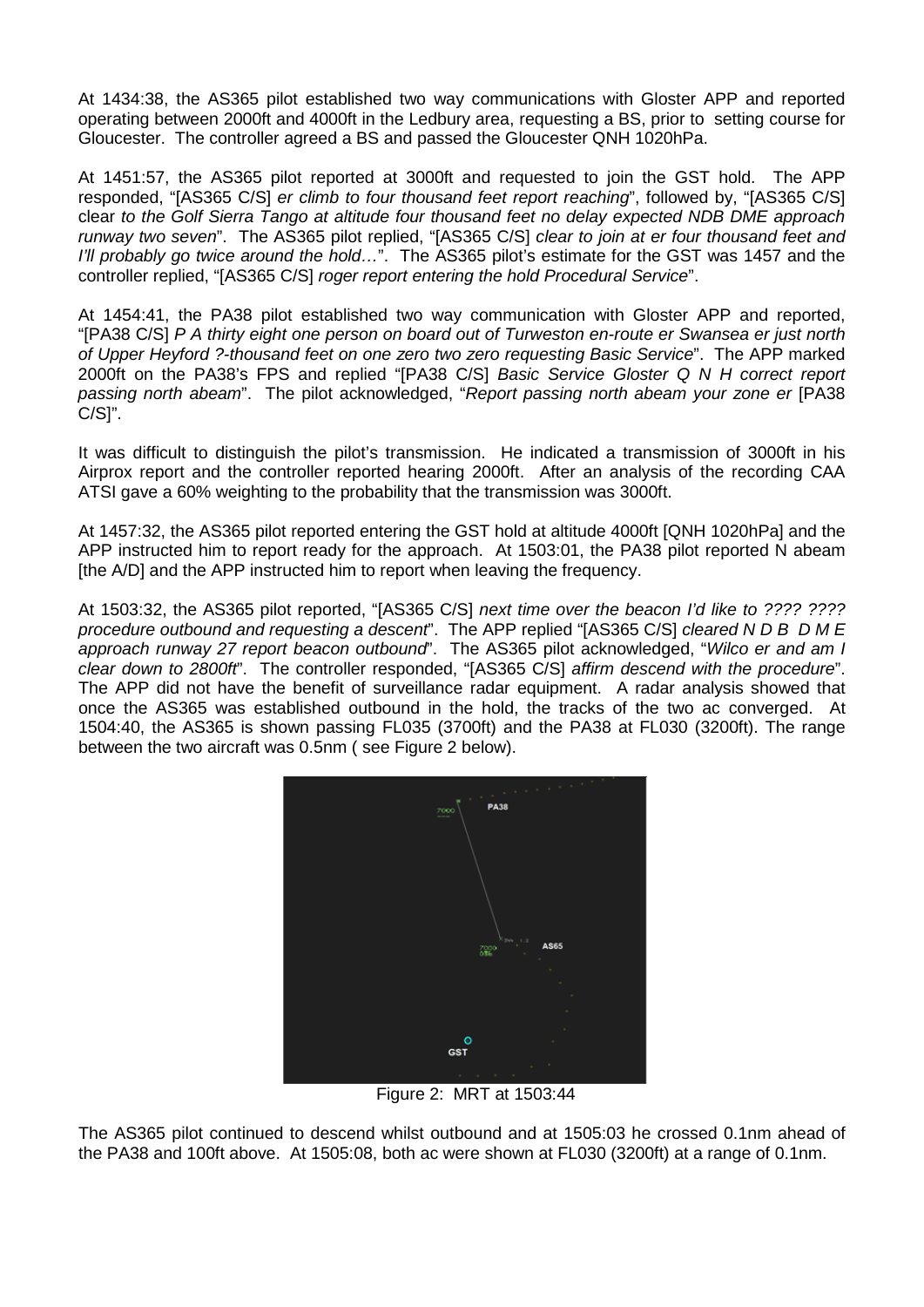The pilots' written reports indicate that the PA38 pilot sighted the AS365 in his 10 o'clock and the AS365 pilot sighted the PA38 in his 4-5 o'clock. At 1505:38, the AS365 pilot reported, "*Approach*  [AS365 C/S] *just at the far end of the hold er were you aware of er an aircraft come through at 3000ft there*". The APP asked the AS365 pilot to, "*Standby*" and then asked the PA38 pilot for his position. At 1505:54, the PA38 pilot reported, "*Just er north er west of your field now I just er saw that aircraft go over the top of me ?????*". The APP responded, "[PA38 C/S] *roger,* [PA38 C/S] *report er your level now you last reported at 2000ft*". The PA38 pilot confirmed his position as 4nm NW of Gloster and then confirmed his level, "*er two thousand eight hundred feet on one zero two zero*". The APP asked the PA38 pilot to report any change in level.

After the Airprox occurrence, the AS365 pilot commenced the L base turn and the two ac began to converge. Radar showed that, at 1506:34, the two ac came into proximity for a second time. The AS365 was at FL025 (2700ft) and was shown to have turned L to pass 0.1nm behind and below the PA38 which was indicating FL028 (3000ft) (see Figure 3 below).



Figure 3: MRT at 1506:34

At 1506:45, the APP advised the AS365 pilot, "[AS365 C/S] *that traffic working me er last reported 2000ft"* and the AS365 pilot replied, "*er* [AS365 C/S] *understood sir tha-er the one that conflicted with us which was an Airprox er was at 2800 so at the bottom of the er hold height we were cleared down to*". This was acknowledged by the APP. At 1507:18, the PA38 pilot transmitted, "[PA38 C/S] *I er reported my position as er height as er 3000ft when I joined your service*". The APP replied, "[PA38 C/S] *roger I heard that as er two thousand feet report leaving the frequency*". The APP asked the AS365 pilot if he would be filing a report and the pilot replied, "[AS365 C/S] *affirm we're quite relaxed it was good VMC but er yeah*". This was acknowledged by the APP.

The AS365 pilot continued with the NDB DME procedure without further incident and at 1517:07 the PA38 pilot transferred frequency to Cardiff APP. After listening to the tape recording the Gloster ATSU reported that they believed the PA38 pilot had reported at 2000ft.

Analysis

CAA ATSI, in analysing the RTF recording, was not able to establish conclusively whether the transmission from the PA38 pilot was '2000ft' or '3000ft' but gave a 60% weighting to the probability that the transmission was '3000ft'.

The AS365 pilot was in receipt of a PS. CAP774 UK Flight Information Services, Chapter 5, Page 2, paragraph 5, states:

'The controller shall provide traffic information, if it is considered that a confliction may exist, on aircraft being provided with a Basic Service and those where traffic information has been passed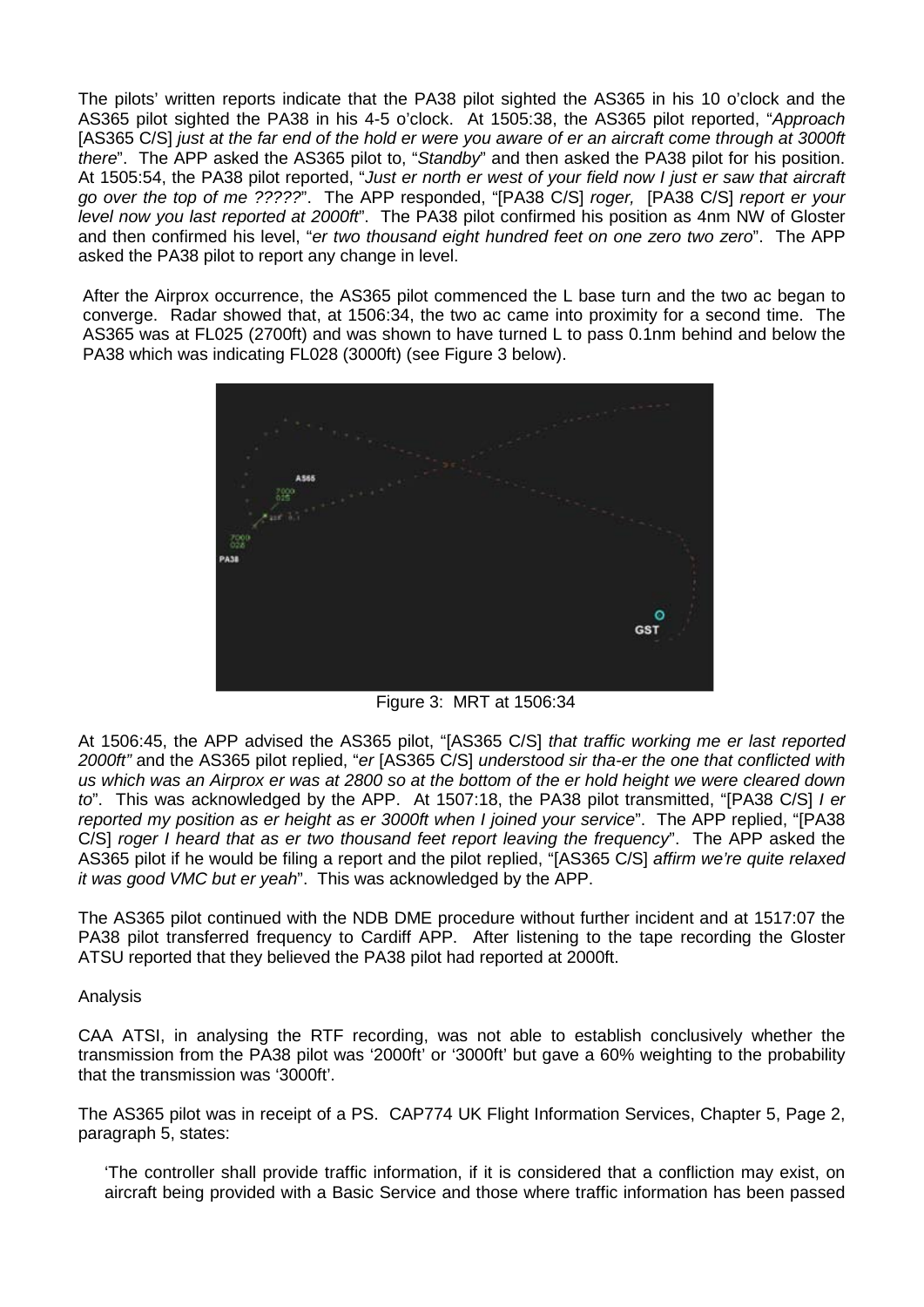by another ATS unit; however, there is no requirement for deconfliction advice to be passed, and the pilot is wholly responsible for collision avoidance...'

The APP did not consider that there was a conflict and therefore did not pass TI to either ac. The APP had the expectation that the AS365 pilot would maintain 2800ft until going beacon outbound, E of the GST, whilst the PA38 pilot, who had already reported N abeam, would be W of the GST at 2000ft. Notwithstanding that both pilots were listening out on the same frequency, the PA38 pilot was flying VFR in the vicinity of the holding area and may not have known about the intentions of the AS365. CAP774 states:

'Pilots flying in the vicinity of aerodromes, ATS routes, or navigational aids where it is known that a Procedural Service is provided, are strongly encouraged to attempt to establish RTF contact with the notified ATS provider.'

The PA38 pilot had not been asked to report any change in level and there was no pilot/controller agreement to provide an assurance that the PA38 pilot would transit at, or not above, a specified level. TI would have provided SA to the pilots of both ac and may have prompted the PA38 pilot to have corrected any level inaccuracy reported by the APP when passing TI to the AS365 pilot. CAP774, Chapter 1, Page1, Paragraph 2, states:

'Within Class F and G airspace, regardless of the service being provided, pilots are ultimately responsible for collision avoidance and terrain clearance, and they should consider service provision to be constrained by the unpredictable nature of this environment.'

#### **Conclusions**

The Airprox occurred when the AS365 and PA38 pilots flew into close proximity within the vicinity of the GST instrument holding pattern. The APP heard the PA38 pilot's reported level as 2000ft and believed that the PA38, operating VFR, would not be in conflict with the AS365, descending to 2800ft prior to going outbound for the NDB/DME procedure for RW27. A contributory factor was the readability of the PA38 pilot's transmission of altitude which, after analysis, proved difficult to differentiate. ATSI considered it likely that the pilot reported at 3000ft, however it was not unreasonable for the controller to have accepted 2000ft as being correct. It is considered that the provision of TI would have been appropriate to aid the situational awareness of both pilots and may have prompted the PA38 pilot to correct any level inaccuracy reported by the APP in the passing of such TI.

**HQ JHC** comments that this Airprox appears to have arisen because the AS365 pilot was cleared into conflict with the PA38. In this instance the AS365 was operated by a dual crew which enhanced the lookout and visual acquisition of the PA38. The ac is cleared to carry out single pilot operations and JHC HQ will consider recommending that, where able, a second pilot or competent observer is to fly as crew for maintenance of adequate lookout. Additionally it is clear that the fitting of a collision avoidance system, which is being actively pursued by this HQ, could have significantly helped to prevent this incident..

# **PART B: SUMMARY OF THE BOARD'S DISCUSSIONS**

Information available included reports from the pilots of both ac, transcripts of the relevant RT frequency, radar video recordings, a report from the air traffic controller involved and a report from the appropriate ATC authorities.

Members first considered the pilots' actions. Both pilots were operating under VFR in class G airspace and had equal responsibility for collision avoidance; the PA38 pilot had right of way. The PA38 pilot saw the AS365 at a reported range of 1nm and he descended 'gently' as he perceived the helicopter climb. The Board opined that the AS365 pilot saw the PA38 at much closer range but with sufficient time to take avoiding action by levelling off. As such, both pilots discharged their collision